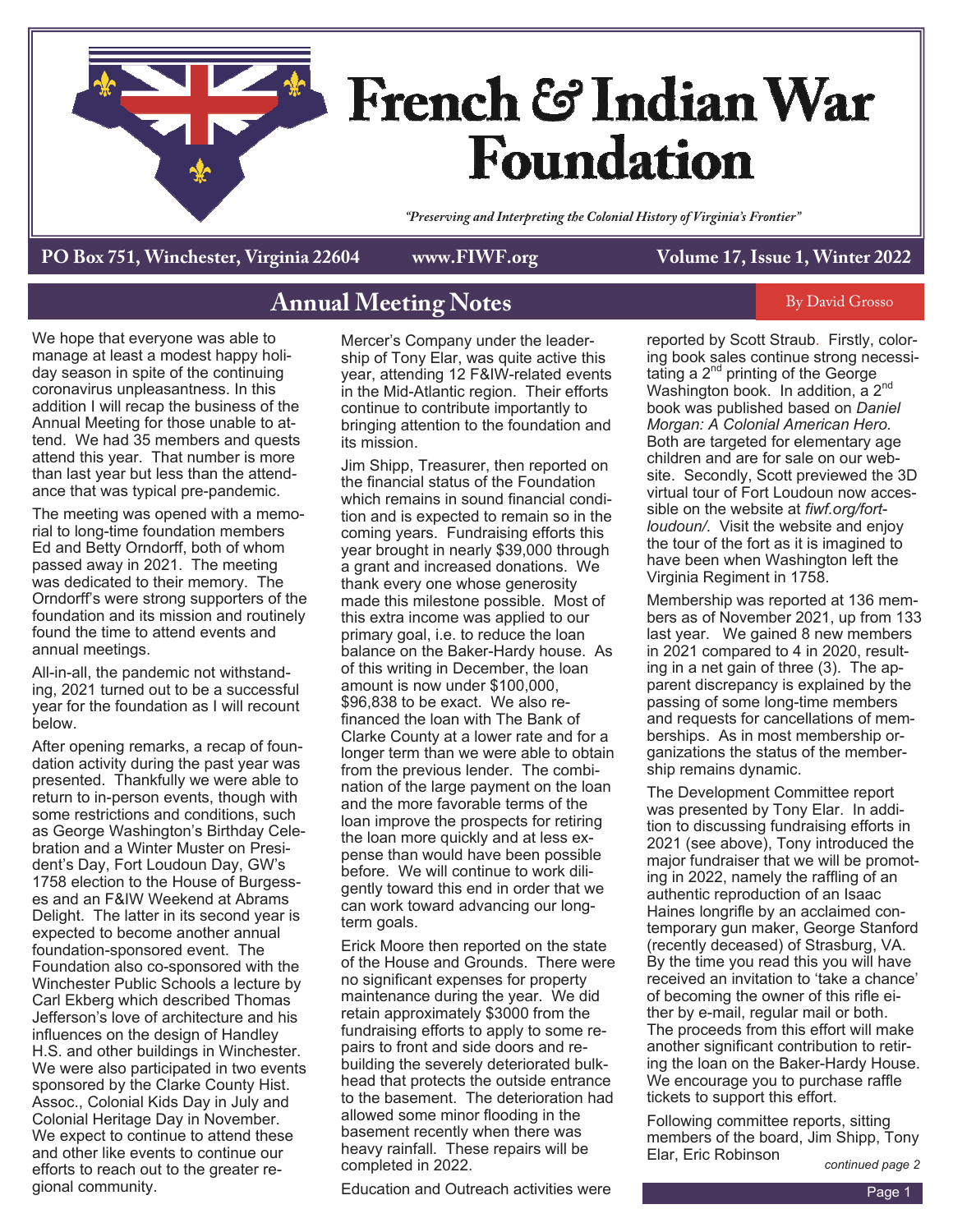and Scott Straub were re-elected to the board for three-year terms. In addition, Donna Leight, nominated at the November BOD meeting, was also elected. The continuity on the board in recent years has been an important contributing factor to the continuing success of our organization.

The last item on the agenda was presentation of awards. The Leo Bernstein Award was presented to Mr. James Wilkins, Jr., for

his efforts in securing a grant and donations totaling nearly \$39,000, the bulk of which was applied toward retiring the loan on the Baker-Hardy House property.

Fort Loudoun Awards were then presented to Scott Straub and David Grosso for their long-term commitments and contributions to the foundation. Presentation of two awards in one year was a departure from precedent for the foundation, however both recipients were more than worthy based on their multitude of past contributions.

Certificates of Appreciation were also awarded for efforts promoting the mission of the foundation:

- Eric Robinson for developing an educational film about the F&IW, for his participation in archeological digs at period sites and his continuing outreach to the public to raise awareness of our colonial history
- Maria Santucci for her artistic contributions to the Washington and Morgan coloring books
- Jim Moyer for his efforts in planning and managing the re-creation of the 1758 election of George Washington to the House of Burgesses representing Frederick County
- Mercer's Company for continuing efforts in education and outreach related to the F&IW era
- John Chesson for allowing the board to visit his home at 612 S. Loudoun St. and examine timbers used to build the house that may have been recycled from the Fort Loudoun Site. The house is believed to have been built in 1790.

Following the business meeting we heard from our guest speaker Mr. Randy Crane from *The Friends of Fort Ashby* (TFFA) who gave a talk about the history of Fort Ashby and efforts of TFFA to develop a museum on the fort site in Fort Ashby, WV. Fort Ashby was one of the forts on the Virginia Frontier under the command of Col. George Washington of the Virginia Regiment during the F&IW. We encourage you to visit Fort Ashby and enjoy their presentation of the history of that area during the F&IW era. Their efforts serve as an example of what we would like to create some day for visitors of the Fort Loudoun site in Winchester.

We look forward to your continuing support in 2022. Without your financial support and participation in Foundation-sponsored events we would not be able to continue to offer the programs that we do. THANK YOU!

#### **FIWF Receives Generous Book Donation**

The French & Indian War Foundation wishes to acknowledge a very generous donation of historic books that pertain the F&I War. The books were given by Audrey Braden, wife of the late Darwin "Skip" Braden, who are members and supporters of the Foundation. The collection belonged to Skip, who was an enthusiastic student of history, and greatly enhances the Foundation's Resource Center. Skip was a veteran of the United States Air Force, and later worked as a geologist, a game warden, a bush pilot and an employee of British Petroleum during the development of the Trans-Alaska Pipeline. The Foundation is very fortunate to have members like the





James Wilkins Jr receiving the Leo Bernstein Award



Darwin "Skip" Braden



By Scott Straub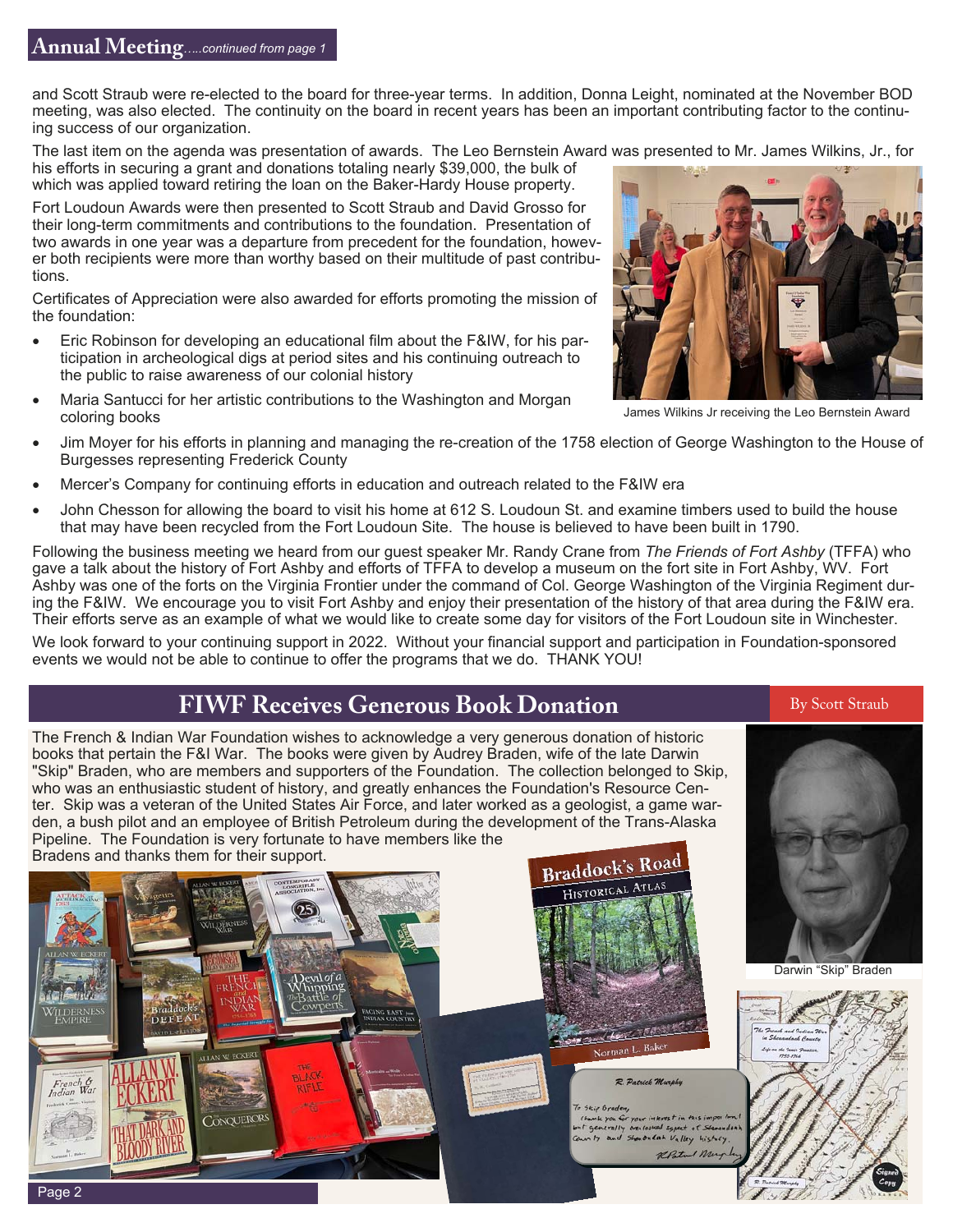

LOUDOUN

French & Indian War **Foundation INVITES YOU TO JOIN US George Washington's** 

**TUESDAY, 2-22-2022, 5pm-8pm At Winchester Brew Works** 

## **2 Pints of "Fort Loudoun Lager" 2 Slices of Pizza Commemorative Tankard -** *Yours to Keep* **!!**

# **ONLY \$25!**

**When: February 22, 2022; 5pm to 8pm**

**Where: Winchester Brew Works, 320 N. Cameron St., Winchester, VA 22601**

**What: A Celebration of George Washington's Birthday and the 20th Anniversary of the French & Indian War Foundation!** Join us for pizza and "Fort Loudoun Lager", a brew inspired by George Washington's beer recipes, made especially for this event by Winchester Brew Works. Middletown Mayor Charles Harbaugh IV will be attending as young George Washington, and will be joined by Winchester founder James Wood, Captain George Mercer & Company, and others!

(For those interested, there will be a military muster of Mercer's Company of the Virginia Regiment at Fort Loudoun, 419 N. Loudoun Street, at 2:00. The Company will march in formation for libations at Winchester Brew Works following the muster.)

**Tickets: \$25 per person includes a Commemorative Tankard Beer Mug (16 oz), 2 pints of Fort Loudoun Lager, & 2 slices of pizza. Mugs will be handed out at the door when you arrive.** 

*! Only 100 tickets available— Get yours today!* 

*CONTACT SCOTT STRAUB FOR TICKETS AT 731-227-2327 (text or call)* 

*Weather Disclaimer: Winchester Brew Works will have the final word in determining whether they will provide service due to weather. In the event of inclement weather, the pizza order for the evening*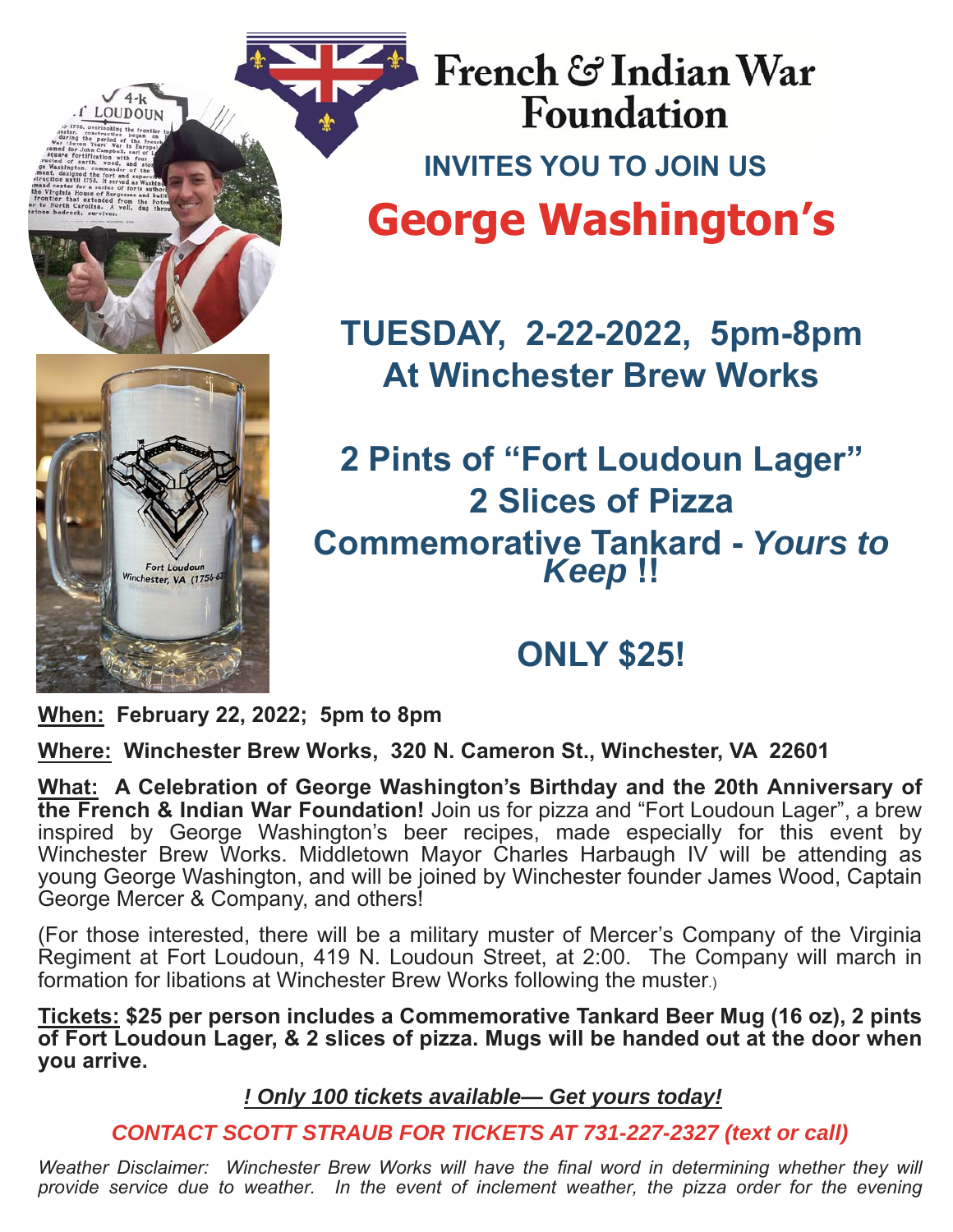# French & Indian War **Foundation** *is pleased to raffle a*  **Stanford Flintlock Longrifle**  In Celebration of our 20th Anniversary

This magnificent contemporary flintlock longrifle was made in the style of 18th century gunmaker Isaac Haines of Lancaster County, Pennsylvania. Haines was a 'grand master' gunmaker of the Lancaster school who made longrifles from 1772 to 1792. He is known for his 'Lancaster‐style' flintlock longrifles produced during the 'Golden Age" of the Pennsylvania Longrifles, 1775‐1825.

The contemporary flintlock longrifle was made by George Stanford, a native Virginian who lived in Strasburg, VA. Stanford was an avid collector and historian with a national reputation for building fine, collectible, Pennsylvania/Kentucky longrifles. He loved the artistic detail found on many longrifles and was a member of the Kentucky Rifle Association and the Contemporary Longrifle Association.

As a raffle participant, you have the chance to own an important American longrifle created by a skilled craftsman. The 50 caliber piece includes a 48" rifled barrel, curly maple stock, relief carving, silver inlay, and engraving. It is in mint condition and is one of Stanford's finest longrifles. A truly captivating piece of American art.

**Raffle Cost:** \$25 per Ɵcket OR 5 for \$100 (a \$100 purchase will include a 1‐year FIWF Membership)

**How to Purchase:** On our website at **FIWF.org/shop** & at selected events **Drawing to be Held:** French & Indian War Foundation 2022 Annual Meeting, Nov 2022 (see website calendar for updates)



Your raffle participation promotes the French & Indian War Foundation's Mission to **"***Preserve and Interpret the Colonial History of Virginia's FronƟer"***.**  Raffle proceeds will be used towards paying off the Fort Loudoun property loan, allowing for advancement of long-term foundation goals.

*Disclaimer: ParƟcipants must be 18 years of age or older. Longrifle will be distributed through licensed dealer, in compliance with federal and state laws and*  applicable local ordinances. If winner is ineligible to receive the prize under relevant state, federal or local laws and regulations, the prize will be forfeited without *refund, and a new raffle winner will be selected. Any taxes are the sole responsibility of winner.*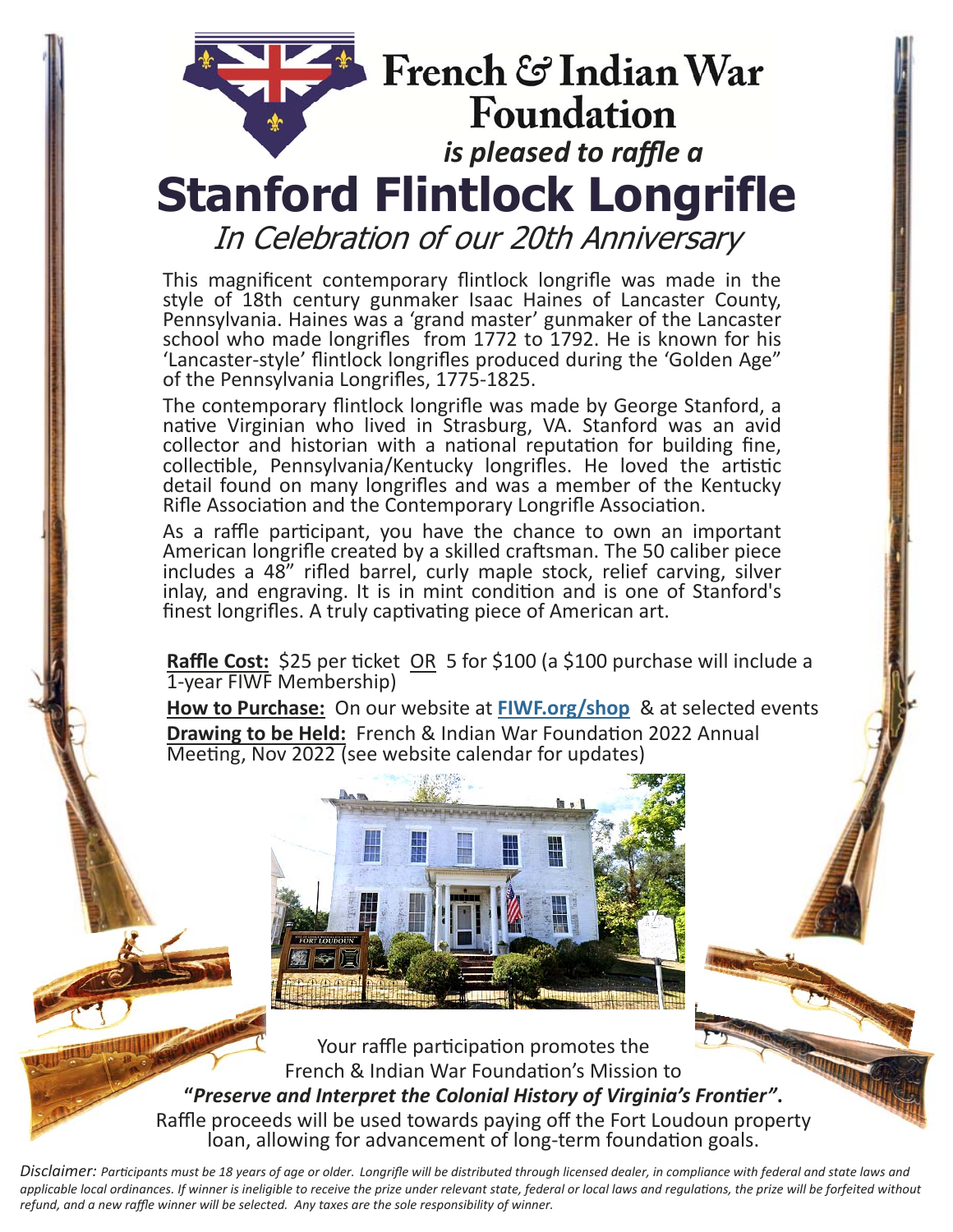## **Membership The 2022 Board**

YES, I wish to become a member of the French and Indian War Foundation and play an important role in supporting the educational goals and preservation of the sites associated with this conflict on the American frontier*.* 

| TELEPHONE |  |  |  |
|-----------|--|--|--|
|           |  |  |  |

#### Annual Dues

|                                   | Student             | \$15     |
|-----------------------------------|---------------------|----------|
| ΙI                                | Individual / Family | \$ 30    |
|                                   | Patron              | \$100    |
|                                   | Sustaining          | \$250    |
|                                   | Benefactor          | \$500    |
| 100 Soldiers-Lifetime Memberships |                     |          |
| $\mathsf{L}$                      | Soldier             | \$1,000  |
|                                   | Captain             | \$5,000  |
|                                   | Colonel             | \$10.000 |

*The Foundation is a 501(c)(3) organization* 

#### **Mission**

*"The French and Indian War Foundation preserves and interprets the colonial history of the Virginia frontier."* 

**Goals** 

- Raise public awareness about the war and its consequences through public lectures and tours, as well as publication in the media.
- Collect and conserve primary documents relating to the war.
- Identify, document, preserve and interpret French and Indian War era landmarks in the backcountry of the mid-Atlantic colonies.
- Cooperate with privately and publicly owned French and Indian War fort sites in research, promotion and preservation activities.
- *We encourage high school and college History students to participate with all activities.*
- □ I will volunteer my services
- $\Box$  I would like to make a Donation

Please forward this form to:

**The French and Indian War Foundation P.O. Box 751 Winchester, VA 22604**

**www.FIWF.org** 

### **Members will be Sorely Missed by Linda Ross Qur Corporate Contributors**



Betty & Edwin Orndoff

Betty K. Orndoff, age 85 died May 3, 2021 in Winchester. She was a life-long resident of Winchester. Betty loved ballroom dancing, the arts and was a member of the DAR. She was married to Ed Orndoff for 62 years. They had one daughter, Edwina.

Edwin P. Orndoff, of Winchester died Aug. 21, 2021 he was 91. Ed worked at Crown Cork and

Seal and later became an auctioneer. Their interests were antiques, and local history. They were strong supporters of Preservation of Historic Winchester and The Winchester-Frederick Co. Historical Society. Betty and Ed were members of the F&I War Foundation since its beginning and never missed an event!

They were a totally dedicated couple to our Mission. The Foundation recognized the Orndoff's with an Award of Achievement for their loyalty.

A truly lovely couple, we are grateful to have had them as supporters, they will be missed!

**President,** David Grosso **Vice President,** Stevan A. Resan **Treasurer,** Jimmie L. Shipp **Secretary,** Eric Robinson **Historian,** David Jenkins Dale Corey Carl Ekberg Tony Elar Donna Leight Erick Moore Scott Straub **Committee Chairs Building & Grounds,** Erick Moore **By-Laws,** Stevan A. Resan

**Development/Fundraising,**  Tony Elar

**Education & Outreach,**  Scott Straub

**Finance,** Jimmie L. Shipp

**Membership,** David Grosso

**Newsletter,** Dale Corey

#### **Call for Committee Members!**

If you have ideas, time or resources we need your help. If you could serve on any of the above committees, please email *fiwf.dsg@comcast.net*.

The Board of Directors currently meets at 3:30 p.m. on the 1st Thursday of the month. Meetings are conducted via Zoom and will continue in this manor until further notice.